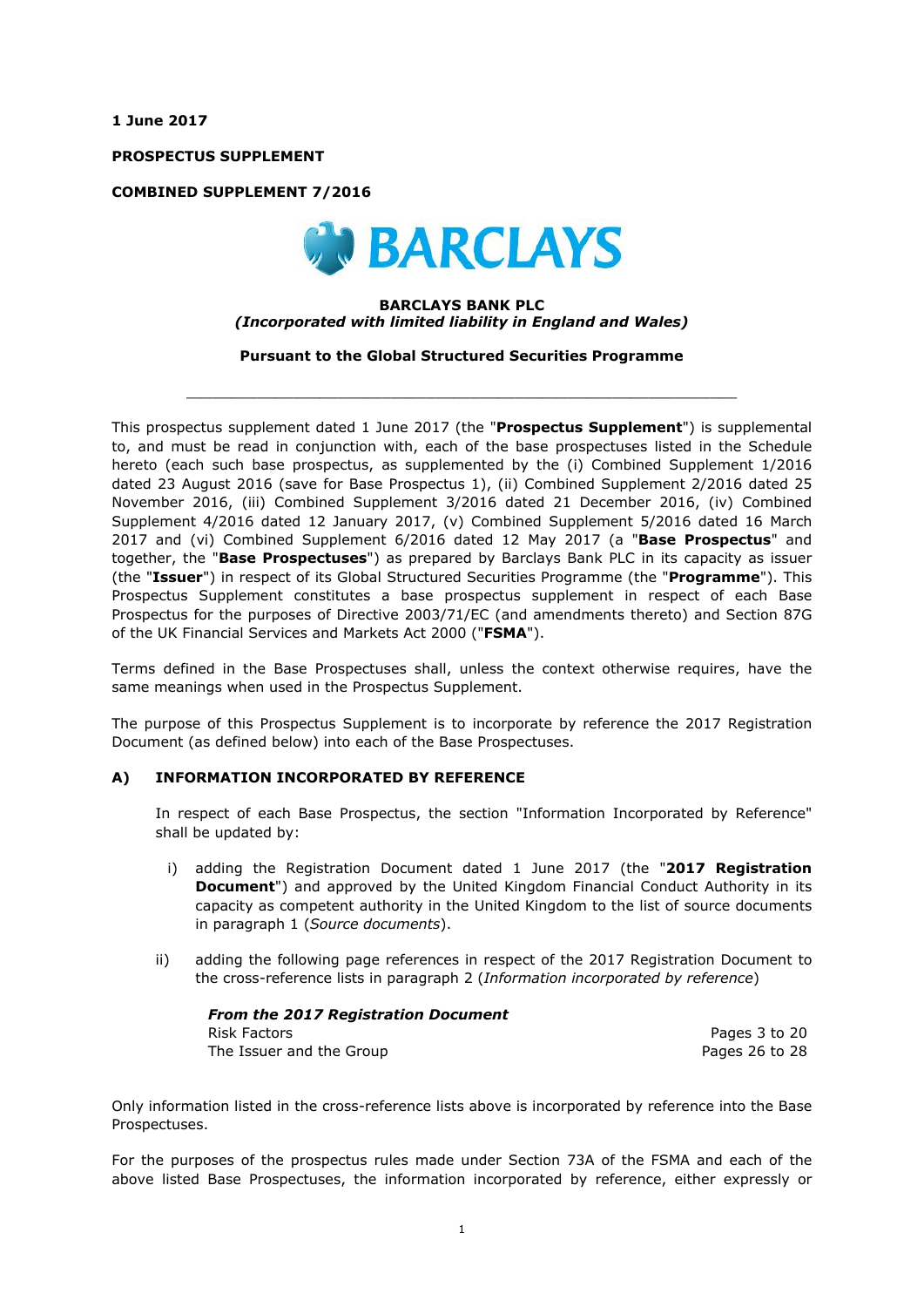implicitly, into the 2017 Registration Document does not form part of any of the above listed Base Prospectuses.

Information in the 2017 Registration Document which is not incorporated by reference into the Base Prospectuses is either not relevant for the investor or is covered elsewhere in the Base Prospectuses.

The above documents may be inspected during normal business hours at the registered office of the Issuer or at https://www.home.barclays/barclays-investor-relations/results-andreports/annual-reports.html.

To the extent that there is any inconsistency between (a) any statement in this Prospectus Supplement (in relation to any Base Prospectus) and (b) any other statement in, or incorporated by reference in any Base Prospectus, the statements in (a) above shall prevail.

Investors should be aware of their rights under Section 87Q(4) to (6) of the Financial Services and Markets Act 2000. Investors who have agreed to purchase or subscribe for Securities before this Prospectus Supplement was published have the right, exercisable within two working days after the date on which this Prospectus Supplement is published, to withdraw their acceptances. This right is exercisable up to, and including 5 June 2017. Investors should contact the distributor from which they agreed to purchase or subscribe the Securities in order to exercise their withdrawal rights.

References to each Base Prospectus shall hereafter mean each such Base Prospectus as supplemented by this Prospectus Supplement. The Issuer has taken all reasonable care to ensure that the information contained in each Base Prospectus, as supplemented by this Prospectus Supplement is, to the best of its knowledge, in accordance with the facts and contains no omission likely to affect its import and accepts responsibility accordingly. Save as disclosed in this Prospectus Supplement, no significant new factor, material mistake or inaccuracy relating to the information included in each Base Prospectus is capable of affecting the assessment of securities issued pursuant to each Base Prospectus has arisen or been noted, as the case may be, since the publication of each Base Prospectus (as supplemented at the date hereof) by the Issuer.

This Prospectus Supplement has been approved by the United Kingdom Financial Conduct Authority, which is the United Kingdom competent authority for the purposes of the Prospectus Directive and the relevant implementing measures in the United Kingdom, as a prospectus supplement issued in compliance with the Prospectus Directive and the relevant implementing measures in the United Kingdom for the purpose of giving information with regard to the issue of securities under the Programme.



The date of this Prospectus Supplement is 1 June 2017